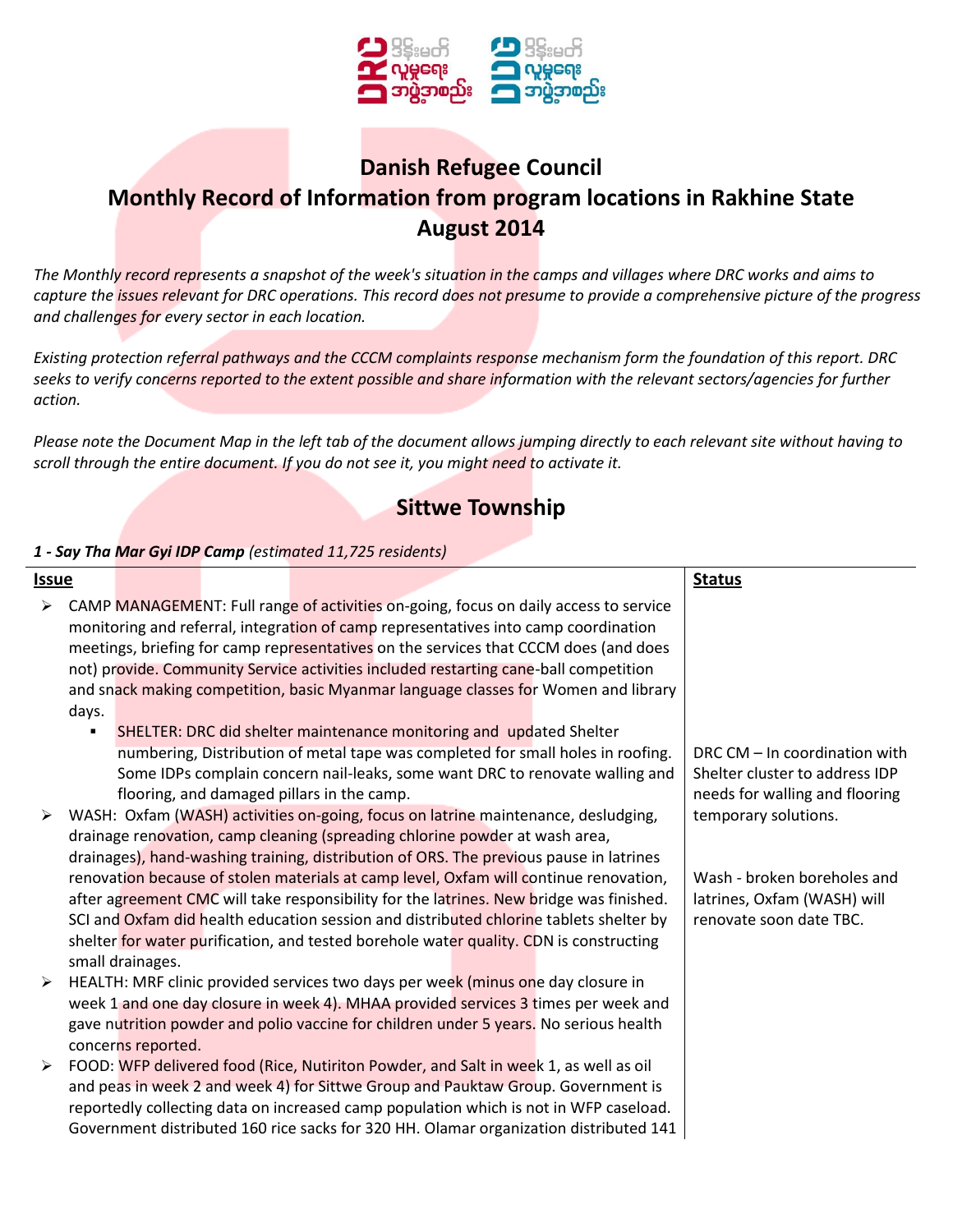

rice sacks for Sittwe and Pauktaw HH, 21 sacks for 121 HH in Than Daw Li Group, and the people not on WFP list received 14 sacks for 73 HH.

- $\triangleright$  EDUCATION: Regular Activity of UNICEF TLSs Education are running and UNICEF provided student Kits (1 bag, 5 writing books, 2 erasers, 1 ruler) at UNICEF TLSs. IDPs report Students will need umbrellas and rain coats. One TLS needs fence renovation next to floor. Government sent new seats and benches for their newly built TLSs that opened in week 4.
- $\triangleright$  NON-FOOD ITEM: No agencies supported NFI Kit in the camp. The camp residents need kitchen utensils. No more update issue reported.
- **PROTECTION:** Regular protection monitoring, IPA, and support to women's group ongoing. DRC (Protection) announced recruitment of women's group facilitators. IRC started their WPE program.
- $\triangleright$  NUTRITION: SCI (Nutrition) regular activities on-going, focus on Mother to Mother sessions (including a cooking competition), behaviour change communication, health education session, and individual counselling. SCI collected data on pregnant woman and did joint screening with ACF (nutrition) on any malnutrition of children of under 5 years. ACF (Nutrition) trained IDPs on how to measure MEC for their children. MHAA provided nutrition powder to children.
- $\triangleright$  CHILD PROTECTION: Regular activities SCI on-going, CFSs are running in the camp and SCI (CP) gave training to DRC (Protection) women's group on childcare and child protection. SCI recruited volunteer at CFS.
- $\triangleright$  OTHER ISSUE:. IDPs report difficulties finding firewood, parts of women's bathroom, latrines, and kitchens have been removed for firewood.

NFI Cluster aware – Negotiations with RSG to complete NFI distribution schedule in Sittwe.

Camp Management – sensitizes population regarding removal of wood from communal structures, However firewood shortages are increasing daily.

#### *2 - Say Tha Mar Gyi Village (estimated 1,000 residents)*

PROTECTION: Regular protection monitoring and support to women's group on-going.

#### *3 - Phwe Yar Gone IDP Camp (estimated 2,400 residents)*

| Issue |                                                                                       | <b>Status</b>                  |
|-------|---------------------------------------------------------------------------------------|--------------------------------|
| ➤     | CAMP MANAGEMENT: Full range of activities on-going, focus on access to service        | DRC Camp Management - again    |
|       | monitoring and referral, integration of camp representatives into camp coordination   | advised PYG residents that CMC |
|       | meetings, CMC requested a separate CMC office in PYG camp. Community Service          | office in STMG camp covers PYG |
|       | activities included restarting caneball competition and snack making competition.     | (3 mins walk).                 |
|       | SHELTER: All roof renovations finished. IDPs repeatedly complain about leaks          | DRC CM - In coordination with  |
|       | and damaged walls, pillars, and floors to CM and Protection teams. DRC (CCCM)         | Shelter cluster to address IDP |
|       | distributed metal tape for roof leaks.                                                | needs for walling and flooring |
| ➤     | WASH: Regular activities of DRC (WASH) on-going. Focus on - WASH related health       | temporary solutions.           |
|       | education sessions, Hygiene kit distribution, renovation of 35 latrines and drainage, | DRC WASH - additional drainage |
|       | and new construction of 200 feet drainage. Reportedly 75 latrines in need of          | and latrine repair to be       |
|       | desludging, and repairs needed for drainage.                                          | completed in September.        |
| ➤     | HEALTH: No major health issues reported, however, IDPs want to be tested for malaria  | DRC - Will hold meeting with   |
|       |                                                                                       |                                |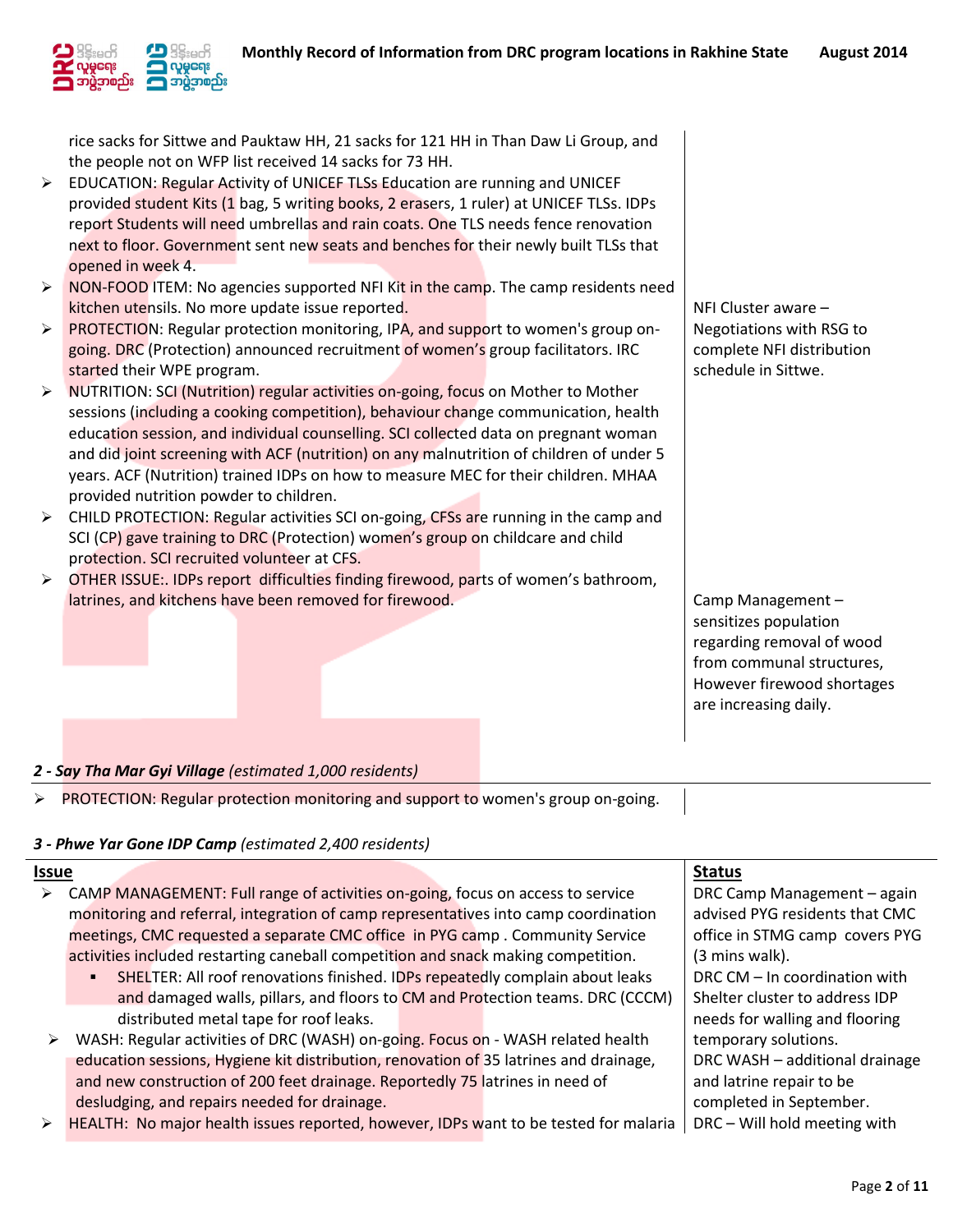camp leaders regarding access to clinic, possible measures to

UNICEF – Aware of concerns re TLS and student kits, following

NFI Cluster aware – Negotiations

with RSG to complete NFI distribution schedule in Sittwe.

Food: Camp Management following up new populations

ease access.

from Pauktaw.

up, date TBC.



when MHAA 's mobile clinic is open, but report this is not available. MHAA gave Polio vaccine to children under 5 years.

- $\triangleright$  FOOD: WFP distributed rice, nutrition powder and salt in week 1 and 2, peas and oil were distributed at the end of the month. MRF distributed food for increased population who are not on WFP list.
- EDUCATION: UNICEF and SCI (Education) activities on-going. All TLS are running normally, UNICEF's TLS in need of substantial renovation. SCI (Education) delivered Student Kits. UNICEF's Volunteer teachers said that their students need Student Kits.
- $\triangleright$  NON-FOOD ITEM: No distributions of NFI Kits in the camp. The camp residents need kitchen utensils. No more information on NFI.
- PROTECTION: Regular activities by DRC on-going, focus on protection monitoring, IPA, recruitment of women's group facilitators. IRC (WPE) opened office.
- $\triangleright$  NUTRITION: SCI (Nutrition) activities on-going, focus on Mother to Mother, behaviour change communication, health education session, and individual counselling. SCI (Nutrition) did MEC for children under 5 years, did cooking competition for MTM group, and did MEC measuring for children between the ages of 6 months and 2 years.
- $\triangleright$  CHILD PROTECTION: SCI (CP) activities on-going. CFSs all running according to schedule and no concerns raised to camp management.
- > OTHER ISSUE: IDPs continue to report needs for firewood.

## *4 - Phwe Yar Gone Village (estimated 2,400 residents)*

- WASH: No updates.
- **PROTECTION: Regular protection monitoring on-going.**
- OTHER ISSUE: DRC conducted assessment for possible QIP.

## *5 - Pa Lin Pyin Muslim Village (estimated 1,400 residents)*

| <u>Issue</u>     |                                                            |  |                                                                                     | <b>Status</b> |
|------------------|------------------------------------------------------------|--|-------------------------------------------------------------------------------------|---------------|
|                  |                                                            |  | WASH: DRC (WASH) regular activities ongoing, Ceramic Filters distributed in August. |               |
|                  | EDUCATION: TLS is run by SCI, regular activities on-going. |  |                                                                                     |               |
|                  |                                                            |  | PROTECTION: Regular protection monitoring and support to women's group on-going.    |               |
| $\triangleright$ |                                                            |  | LIVELIHOODS: DRC business grant activities for Female Headed Households on-going.   |               |
|                  |                                                            |  |                                                                                     |               |

## *6 - Pa Lin Pyin Rakhine Village (estimated 1,300 residents)*

| <b>Issue</b>     |                                                                                         | <b>Status</b> |
|------------------|-----------------------------------------------------------------------------------------|---------------|
| ≻                | WASH: DRC conducted regular WASH activities and distributed Ceramic Filters.            |               |
| $\triangleright$ | HEALTH: Mobile clinic comes regularly one time per week (every Tuesday).                |               |
| ≻                | PROTECTION: Regular protection monitoring and support to women's group on-going.        |               |
|                  | Generator-powered electricity (as part of community protection assistance) is available |               |
|                  | to all villagers and functioning well.                                                  |               |
| $\triangleright$ | LIVELIHOODS: DRC business grant activities for Female Headed Households on-going.       |               |
|                  |                                                                                         |               |

## *7 - Ohn Taw Gyi North IDP Camp (estimated 13,000 residents)*

| <b>Issue</b> |                                                                                       | <b>Status</b> |
|--------------|---------------------------------------------------------------------------------------|---------------|
| ≻            | CAMP MANAGEMENT: Full range of activities on-going, focus on daily access to service  |               |
|              | monitoring and referral, integration of camp representatives into camp coordination   |               |
|              | meetings, briefing for camp representatives on the kinds of services that CCCM does   |               |
|              | (and does not) provide, FGD for IDPs on how they would like to receive information    |               |
|              | from agencies. Community Service activities included restarting cane-ball competition |               |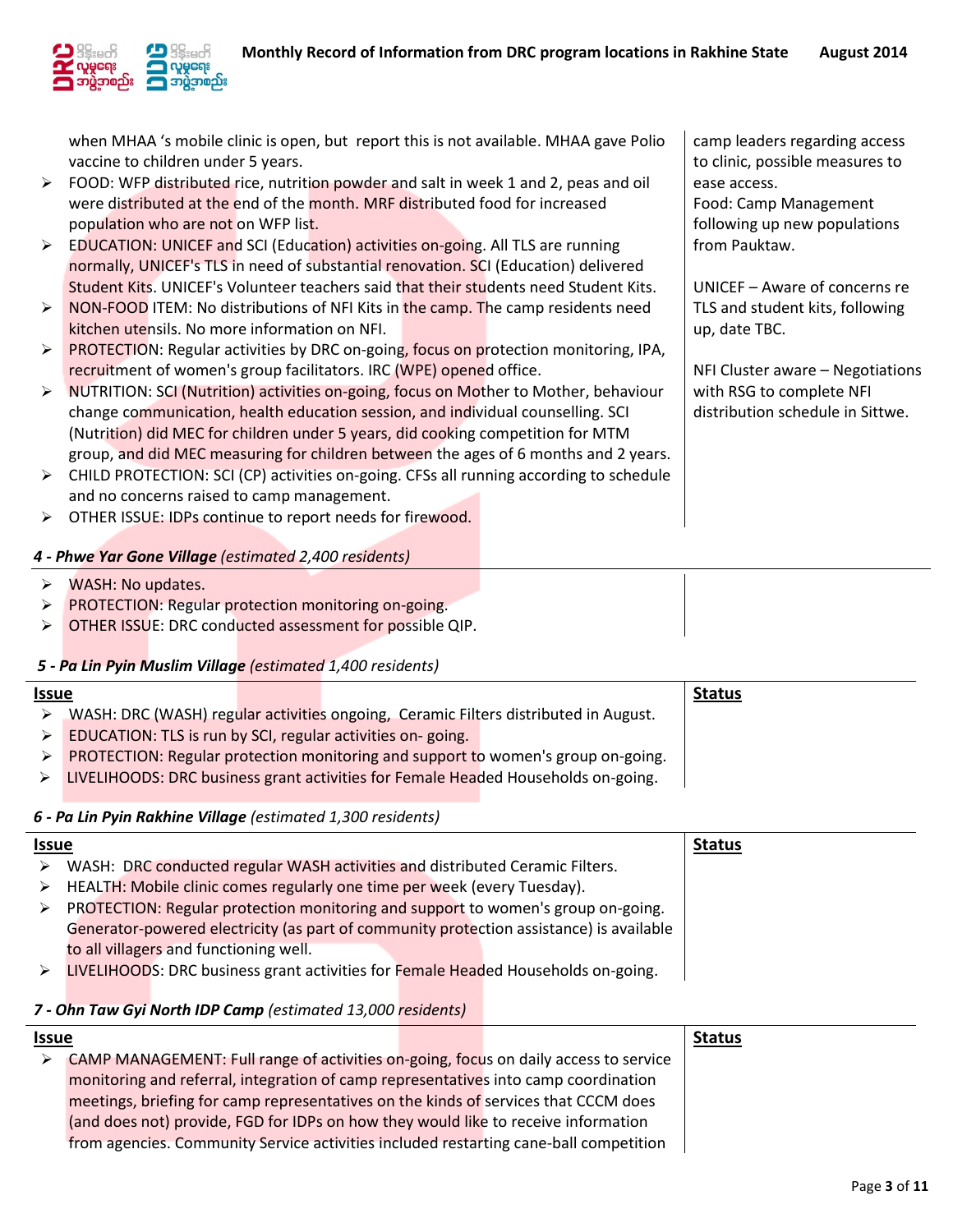and snack making competition, Myanmar language classes for women and Library days.

- SHELTER: Storm damaged roofs were renovated. In some shelters, the walls, floors and doors are damaged and need to be repaired. Distribution of metal tape was completed for roofing leaks to all HH.
- $\triangleright$  WASH: SCI running full range of activities. Focus on HP home visits, latrine desludging, organizing and training CPG, TOT training for CHW, renovating 65 latrines for BDP-61 areas, and building new latrines. CDN started building concrete drainage by the main road of OTG-1.
- $\triangleright$  HEALTH: Mercy Malaysia Clinic opened 5 days in a week (minus one day closure in week 1). No complaints regarding health reported.
- FOOD: In OTG-3, WFP rations of rice, oil and salt were delivered for one month for Myebon Group. WFP rations rice, oil, salt, bean, and nutrition powder were delivered for 15 days for Nget Chaung Group. In OTG-1, WFP rations of oil and beans were delivered. In OTG-6, government donation of 170 bags of rice was distributed. Concerns raised about donations distribution methods. MRF gave training to 15 CMC members and 5 IDPs in order to discuss food rations book because MRF distributed for 2 months rations instead of 6 months. Myanmar Heart Organization (MHO) delivered fish, sugar, condensed milk, and Ovaltine in this month. CMC delivered two packages for 3 HH, one package includes four condensed milk tins, one sugar package, Ovaltine, and 2 fish pots. IDPs who get monthly MRF ration said they lack of ration. WFP and CDN discussed with camp members regarding food distribution, and possible improvements. Most of camp members requested firewood and money instead of the items.
- EDUCATION: UNICEF and LWF TLSs opened. LWF said that UNICEF teachers to handover UNICEF school and give students kits, upon agreement signing. LWF main activities: collected data to give students kits in OTG-1, delivered students kits (887 packages) at UNICEF school in OTG-1, LWF school started running in OTG-6.
- ▶ NON-FOOD ITEM: IDPs from OTG-3, OTG-6, and BDP-61 who didn't get NFI requested NFI support from agencies. IDPs said that they need solar lights and mosquito nets. Raised concerns that UNCHR distributions were conducted using WFP food List data which doesn't cover all of the camp.
- $\triangleright$  PROTECTION: Regular protection monitoring, IPA, and support to women's group by DRC on-going. Now recruiting women's group facilitators and security guard for the Women's Centre. SCI gave child protection training to women's group.
- > NUTRITION: Regular activities on-going. MHAA and ACF cooperated and opened nutrition clinic on two Mondays. ACF and SCI carried out joint screening. SCI provided health training for pregnant women. ACF and MRF cooperated and did drama show in OTG-1 and OTG-3.
- $\triangleright$  CHILD PROTECTION: All SCI and LWF CFSs running regularly. DRC (CP) conducting recruitment of CP facilitators and provided training to CPG to out-of-school adolescents. SCI collected data of Child HH in the camp.

## *8 - Ohn Taw Gyi Village (estimated 2,400 residents)*

| WASH: Village administrator requested DRC to provide bathing spaces because women | DRC do not cover WASH in      |
|-----------------------------------------------------------------------------------|-------------------------------|
| currently feel unsafe when bathing.                                               | OTG Village. WASH cluster     |
| EDUCATION: School extension completed by DRC CCCM (QIP). School Handover          | aware of needs, attempting to |
| Ceremony completed.                                                               | organise coverage.            |

DRC CM – In coordination with Shelter cluster to address IDP needs for walling and flooring temporary solutions. WASH – Need to confirm CDN or SCI for the concrete drainages.

Food – concerns regarding many food providers / possible gaps / overlaps forwarded to food sector. CM - Concerns raised to Private donors regarding method of distributions to avoid bias.

WFP compiling report from Focus Group Discussions.

NFI concerns and requests forwarded to UNHCR .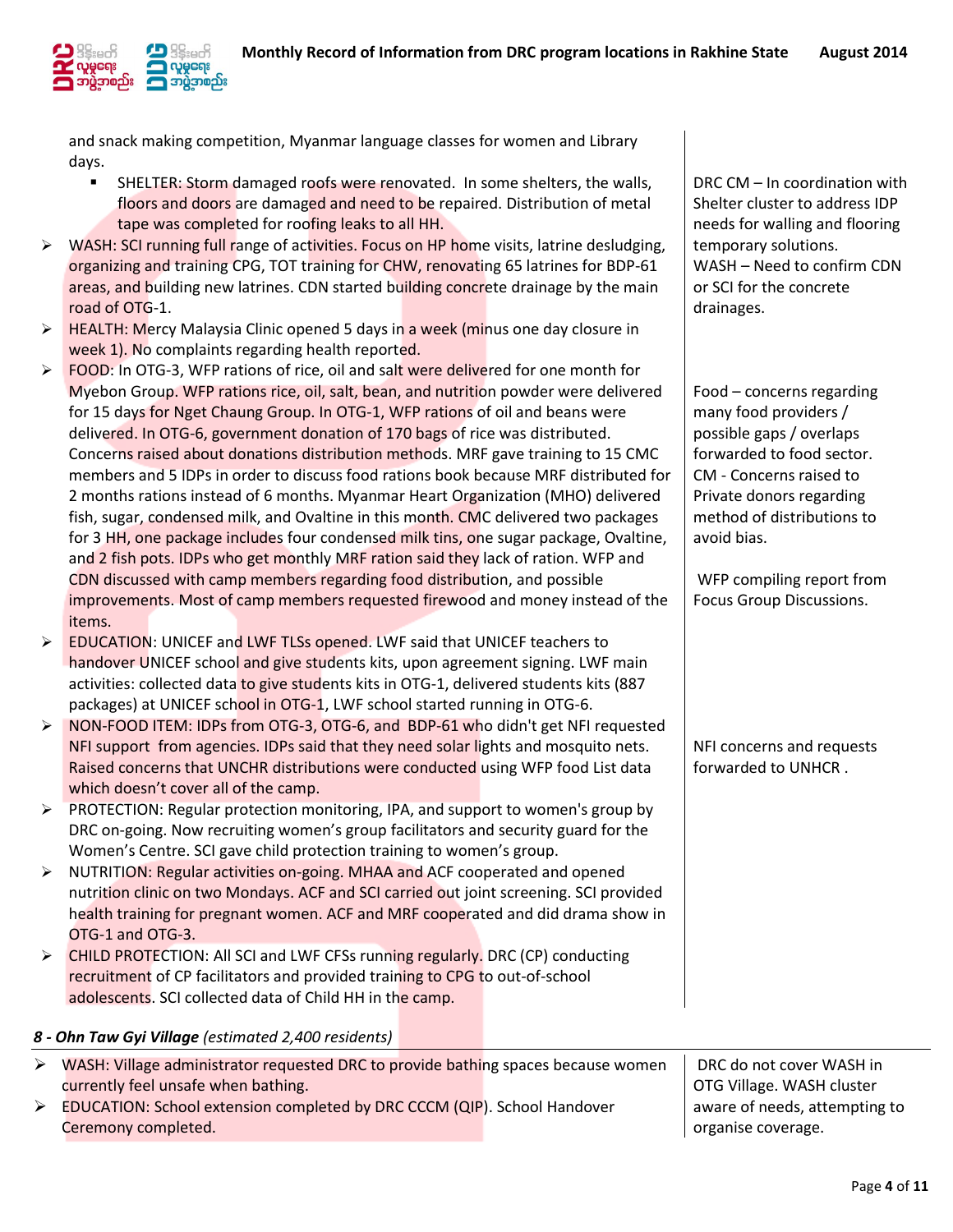

- PROTECTION: Regular protection monitoring and support to women's group on-going.
- > CHILD PROTECTION: DRC (CP) activities ongoing.

## *9 - Ohn Taw Gyi West IDP Camp (estimated 3,200 residents)*

| <b>Issue</b>          |                                                                                           | <b>Status</b>                  |
|-----------------------|-------------------------------------------------------------------------------------------|--------------------------------|
| $\blacktriangleright$ | CAMP MANAGEMENT: Full range of activities on-going, focus on daily access to service      |                                |
|                       | monitoring and referral, integration of camp representatives into camp coordination       |                                |
|                       | meetings, and shelter/unit numbering, discussion with CMC over possible renovation        |                                |
|                       | for food warehouse. Community Service activities, restarting caneball competition and     |                                |
|                       | snack making competition for women's group.                                               |                                |
|                       | SHELTER: CCCM distributed metal tape for all shelters. IDPs complain that some            | DRC CM - Following Up          |
|                       | shelters have big holes which cannot be covered with metal tape.                          | shelter concerns.              |
| ➤                     | WASH: CDN WASH activities on-going, focus on: cleaning the latrines area, desludging,     | DRC CM - Following up with     |
|                       | and cleaning the camp compound. IDPs complained regarding the quality of camp             | CDN re camp cleaning.          |
|                       | cleaning. CDN provided health education and hygiene promotion training for CDN            |                                |
|                       | volunteers, and discussed with CMC to appoint WASH committee, but CMC did not             | WASH - Reported concerns of    |
|                       | agree. CDN conducted an assessment of diarrhoea cases prevalence; did latrine             | latrines to CDN.               |
|                       | renovation and hand-washing pipe renovation. Five latrines' walls and a lamp post for     |                                |
|                       | latrine lighting have been stolen.                                                        |                                |
| ➤                     | HEALTH: IRC clinic opened 4 days a week (only 2 days in week 1) and MOH clinic            |                                |
|                       | opened 1 day per week (minus week 1). IRC did clinic renovation, appointed a health       |                                |
|                       | educator for each 4 shelters and held training for health educators.                      |                                |
| ➤                     | FOOD: CDN distributed rice bags, nutrition powder, and salt in week 1 and beans and       | Food - concerns regarding      |
|                       | oil one week later. One donor from Than Taw Li village donated 12 cans of rice, 2         | many food providers /          |
|                       | packages of noodles, 6 cans of peas, 1 package of sugar, 1 litre of oil, and 10.000 kyats | possible gaps / overlaps       |
|                       | for each unit who are not on WFP list. State Government distributed peas and oil at the   | forwarded to food sector.      |
|                       | end of the month and donated 10 small cans of rice for each person not on WFP list.       | WFP advised for August         |
|                       | For HH and units from Than Daw Li group, there were four donations (that included         | cannot provide Schedule due    |
|                       | goats, rice, and fish) from Yangon and one donation from Thet Kae Pyin.                   | to logistical constraints of   |
| ➤                     | EDUCATION: All TLS are running regularly. SCI conducted training with CMC and             | deliveries - requested this be |
|                       | teachers from SCI.                                                                        | communicated to camps by       |
| ➤                     | NON-FOOD ITEM: No updates.                                                                | WFP.                           |
| ➤                     | PROTECTION: Regular protection monitoring, IPA, and support to women's group on-          |                                |
|                       | going. DRC (Protection) had meeting with CMC, and provided psycho social support          |                                |
|                       | training to women's group.                                                                |                                |
| ➤                     | NUTRITION: ACF visiting to provide some nutrition activities. ACF Nutrition did MEC       |                                |
|                       | measuring for children >5 years. No major concerns raised to CM.                          |                                |
|                       | CHILD PROTECTION: Regular activities of CP are on-going. No child related issues this     |                                |
|                       | month. DRC (CP) did training for CPG, started CP facilitators recruiting, introduced with |                                |
|                       | CMC and volunteers, formed youth group, had meeting with women's group for                |                                |
|                       | forming parenting sessions.                                                               |                                |
| ≻                     | OTHER ISSUE: UNHCR had meeting with CMC and IDPs to discuss challenges in the             |                                |
|                       | camp.                                                                                     |                                |
|                       |                                                                                           |                                |
|                       | 10 - Ohn Taw Chay Village                                                                 |                                |
| ➤                     | PROTECTION: Regular protection monitoring and support to women's group on-going.          |                                |
|                       | CHILD PROTECTION: Youth Center construction completed (DRC CP), recruitment of            |                                |
|                       | youth facilitators in progress.                                                           |                                |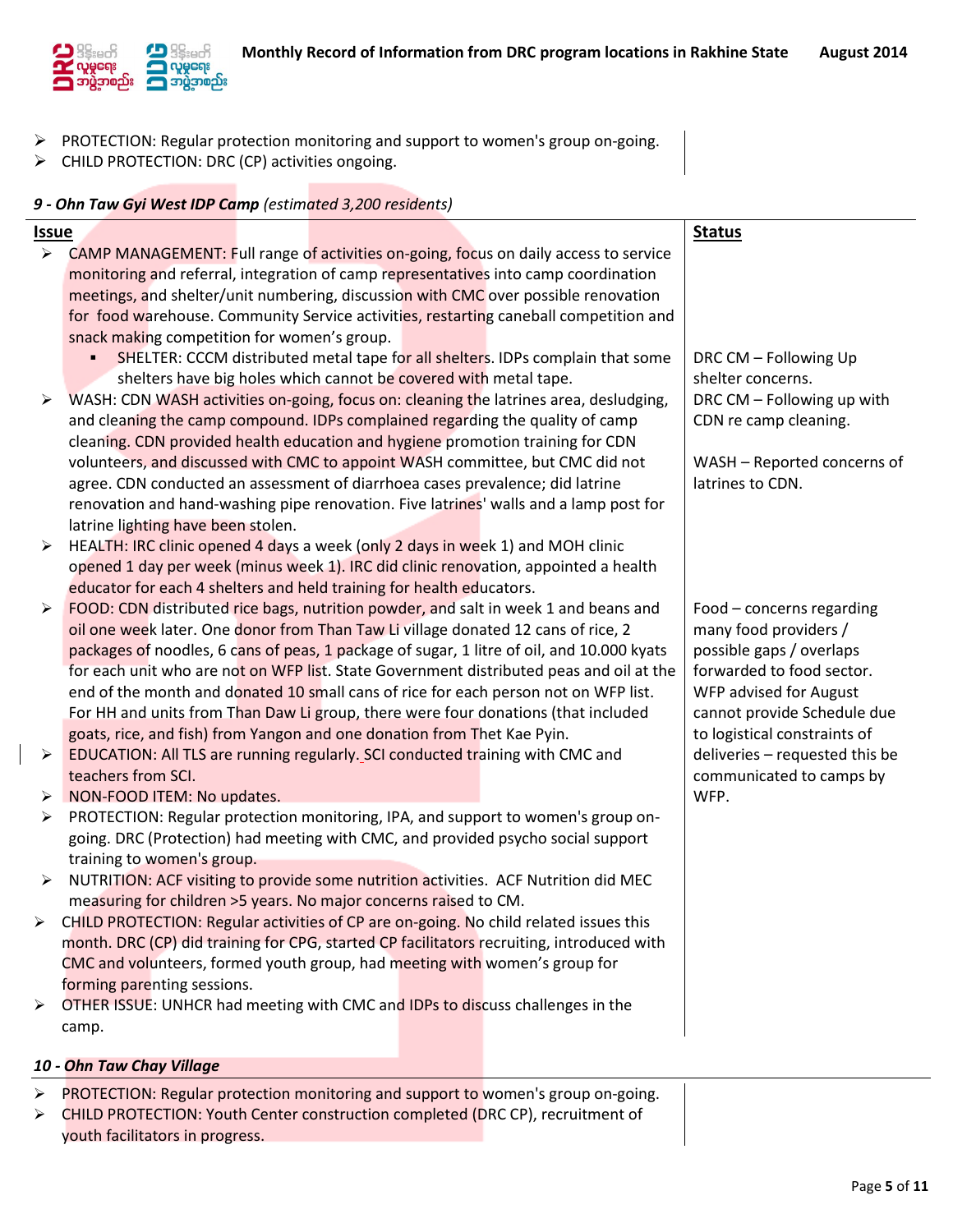

 $\triangleright$  LIVELIHOODS: DRC business grant activities for Female Headed Households ongoing.

#### *11 - Baw Du Pha IDP Camps (estimated 11,000 residents)*

- $\triangleright$  CAMP MANAGEMENT: Full range of activities on-going, focus on access to service monitoring and referral, integration of camp representatives into camp coordination meetings, monitoring shelter numbering system, meeting with committees from both camps for discussion about incident in July to confirm resolution. Community Service activities included restarting caneball competitions and for snack making competition and football matches.
- **SHELTER: IDPs request materials to mend the holes in the leaking roofs.**  $\triangleright$  WASH: SI running full range of WASH activities, focus on monitoring of hardware, camp cleaning, hygiene kit distribution, renovating latrines, drainage, monitoring of health concerns, desludging , drainage construction. Some flooded spaces were patched with sand bags. Providing 4 more hand washing tanks. Started WASH program in TLSs to students and volunteer teachers and started training on the use of ceramic water filter. Checking quality and quantity of tube well water in the camp. Taking diarrhoea tracking survey every Tuesday. Constructing OD (storage site for latrines'
- waste) in BDP 1.  $\triangleright$  HEALTH: Mercy Malaysia, MHAA, opened the clinic for three days in week 1, four days in week 2, and five days in week 3 and 4. Most of the patients arrived in the clinic with malaria, flu, and diarrhoea.
- $\triangleright$  FOOD: WFP distributed rice and BF (nutrition powder) first week, and beans and oil and salt at the end of the month.
- $\triangleright$  EDUCATION: SCI volunteer teachers and student's parents met to discuss renovation of damaged TLSs, which were later renovated. Volunteer teachers went to That Kay Pyin for training. The student's kits were distributed to students.
- $\triangleright$  NON-FOOD ITEM: NFI distribution was done by DRC (cooking sets, mosquito nets, blankets, mats, buckets, and tarpaulin sheets). Post-distribution monitoring key findings: IDPs said that all distributed items are in use and they need other items like a big bucket for water storage, a flask to keep water warm, and clothes for women and children. Approx. 20% of kits thought to be sold – reportedly to cover the needs for food and firewood.
- ▶ PROTECTION: Regular protection monitoring, IPA, and support to women's group ongoing. DRC (Protection) provided psycho social support training to women's group. IRC Conducted training related to WPE program.
- ▶ NUTRITION: SCI, ACF, and MHAA regular activities ongoing. SCI opened nutrition centre, provided counselling to the mother group, did MUAC measurement for children, had cooking demonstration, held meeting with pregnant women's group and with peer group, and did training CFS volunteers, did school and nutrition program at TLSs and provided Vitamin A to children, collected new pregnant women list and provided multivitamins to pregnant women, and provided pregnant women with new born kits. ACF is opening clinic as usual and doing MUAC measurement for children, performed a drama show for breast feeding mothers. ACF's baby friendly space held a discussion about TBAs (traditional birth attendants). MHAA clinic worked out of the Mercy Malysia clinic to provide nutrition to the children.
- ► CHILD PROTECTION: SCI regular activities ongoing, all CFS running, no issues reported.
- $\triangleright$  LIVELIHOODS: Women's group requested sewing training for women and adolescent girls.

**Status**

DRC confirmed plans for distribution of metal tape in week 1, next month. WASH – A camp-wide sensitization may be needed regarding damaged camp infrastructure and consequences.

DRC Protection to Follow up / refer requests made by IDPs.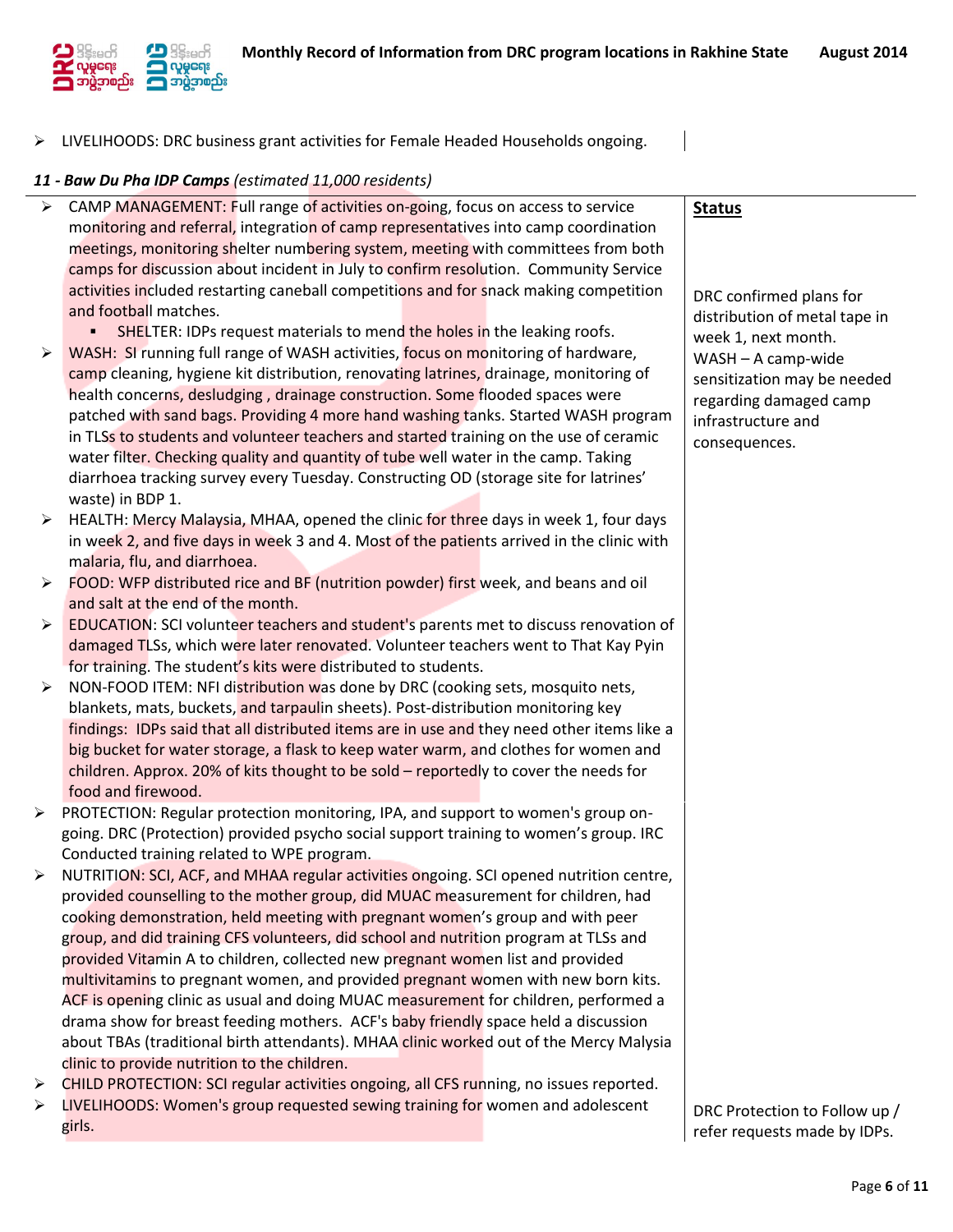

 $\triangleright$  OTHER ISSUE: UNHCR came to the camp and spoke to the IDPs. IDPs mentioned the need of fire wood is of importance during the rainy season.

#### *12 - Baw Du Pha Village (estimated 11,000 residents)*

PROTECTION: Regular protection monitoring and support to women's group on-going.

#### *13 - Dar Paing IDP Camp (estimated 10,500 residents)*

#### **Issue Status**

- $\triangleright$  SECURITY: An incident occurred between the IDPs and the Police in sector 4 on 6<sup>th</sup> August, one IDP was shot dead by the police.
- $\triangleright$  CAMP MANAGEMENT: Full range of activities on-going, focus on access to service monitoring and referral, integration of camp representatives into camp coordination meetings, FGD with men and women regarding how they want to receive information from agencies, sensitization for camp residents on CCCM phone hotline for any concern or inquires. DRC CM did an assessment with CMC household survey for solar lamp distribution in sector 4, met with tented area group leaders and collected HH survey, confirmed number of HH with group leaders. Community Services activities included restarting caneball competition and snack making competition.
	- SHELTER: On-going monitoring of shelters condition (including tarpaulin distribution to damaged shelters due to wind hit in sector 1), replacing shelter and unit numbers. All damaged roofs have been repaired. IDPs report need for repairs to walling and flooring, and small roof leaks.
- $\triangleright$  WASH: SI full WASH activities on-going, focus on sanitation in sector 1 and 4, repair of damaged latrines in sector 2 and 3, distributed hygiene kit for damaged shelter due to tornado, home visits to take a list for diarrhoea patients, repair of damaged wash rooms in sector 4, construction of cement drainage (in Sector 1, 3, and 4), numbering of latrines and coating the latrines' stairs, distributed ceramic water filter pot for each HH. SI did training about ceramic water filter before distribution, constructed blue tank for storage of waste in sector 4, health education and hygiene promotion in TLSs from sector 4 and 3, repaired the BH in sector 4, and repaired the latrines and latrine pits in sector 3. On-going camp and latrines cleaning, and monitoring of wash facilities.
- $\triangleright$  HEALTH: Rural Health Centre is open daily. IRC opened clinic in Sector 4 one day in week 1, and two days for the rest of the month, and distributed dignity kits to twenty pregnant women. IDPs requested clinics in sector 1, 2, and 3 - difficulties coming to clinic due to bad transportation. IDPs report sometimes having to return home without medical care because of too many patients and not sufficient time at the clinic.
- $\triangleright$  FOOD: WFP delivered food and distribution was done with rice only in first week, and oil a week later, and beans and other items in the last week. IDPs state WFP should share their monthly food delivery plan in order to be able to give information to the camp residents. They requested to get food rations from WFP in first week of every month because of delayed distribution by WFP. A Muslim donor group distributed noodles and oil to tent group from sector 4. A donor from England donated 24 big rice cans and dry fish per each HH that is not on WFP list.
- $\triangleright$  EDUCATION: In sector 4, TLS are running regularly. State Education Department provided wooden benches. In sector 3, one TLS was closed temporarily for reconstruction, MRF did monitoring; other TLS are running regularly. UNICEF, LWF and

DRC CM - metal tape distribution is planned to repair small leaks. DRC (CCCM) To follow up  $1<sup>st</sup>$ week Sept re: repair of shelters damaged by the wind.

Requests for additional health provisions forwarded to Health Cluster to be raised at next meeting.

Food concerns regarding distribution plan and multiple delivery dates reported to WFP.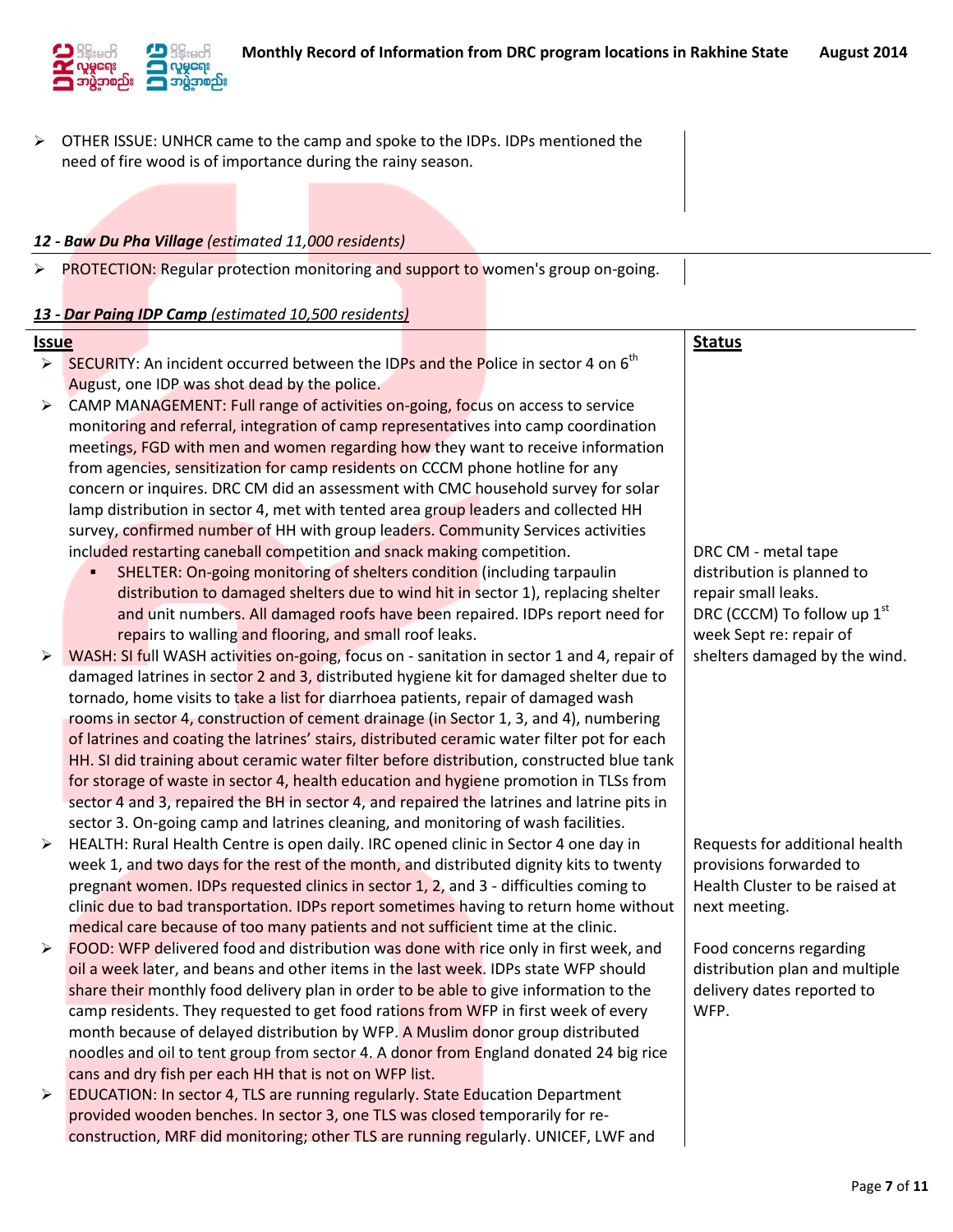

committees met for handover from UNICEF to LWF. LWF provided school kits for LWF TLS.

- > NON-FOOD ITEM: Camp residents stated that they need NFI as it has been long since they last received them.
- $\triangleright$  PROTECTION: In week 1 DRC Protection couldn't access the camp, despite a protection issue which needed to be addressed due to an incident. From week 2 regular protection activities ongoing: protection monitoring, IPA, recruitment of women's group facilitators.
- $\triangleright$  NUTRITION: ACF, SCI, and MAHH activities are running regularly. ACF and SCI did joint screening. SCI did BCC and cooking demonstration focused on nutrition needs of children > 5 years, distributed ferrule sulphate medicine to pregnant women, collected a pregnant women list, did counselling and measuring body weight of pregnant women. ACF did monitoring of child malnutrition and provided treatment for malnourished children two days per week in Dar Paing nutrition centre. ACF also provided psychosocial support for mothers and children. MHAA gave ration to malnourished children.
- CHILD PROTECTION: SCI is running all CFS and regular CP activities. No additional update.
- $\triangleright$  OTHER ISSUE: Two foreigners visited sector 4, reported from Newsweek Magazine. Township Administrator picked up camp profile update from CMC to put on the signboard. One donor from Saudi Arabia collected a child-headed HH list.

## *14 - Dar Paing Village*

- $\triangleright$  INFRASTRUCTURE: In July, DRC CCCM (QIP) had distributed solar panels to female HH and HH affected by fire. QIPs activities included providing solar panels monitoring.
- $\triangleright$  PROTECTION: Regular protection monitoring and support to women's group on-going.
- *15 - Zaw Bu Gyar Village (estimated 340 residents)*

| <b>Issue</b>          |                                                                                                        | <b>Status</b>               |
|-----------------------|--------------------------------------------------------------------------------------------------------|-----------------------------|
| $\blacktriangleright$ | WASH: IDPs want to request latrines and other relevant items. ACF distributed ceramic                  | ACF - have taken over WASH  |
|                       | filters for all households last week.                                                                  | and will address community  |
|                       | $\triangleright$ FOOD: A local NGO (Myat Say Ta Nar) distributed 8 items of food rations to all HH in  | WASH needs.                 |
|                       | week 1.                                                                                                |                             |
|                       | $\triangleright$ HEALTH: Govt health mobile clinic is opening every Monday, normally from 10:00am to   | Reported to Health Cluster. |
|                       | 12:00pm by MHAA and MRCS staff. Most of villagers want to be screened for malaria                      |                             |
|                       | with MHAA, but they have no provisions for malaria screening.                                          |                             |
|                       | $\triangleright$ PROTECTION: Regular protection monitoring and support to women's group ongoing.       |                             |
| ➤                     | NON-FOOD ITEMS: Most of villagers request clothes and shoes for winter season                          |                             |
|                       | especially.                                                                                            |                             |
|                       | $\triangleright$ LIVELIHOODS: ICRC provided livelihoods cash grants. DRC business grant activities for |                             |
|                       | Female Headed Households ongoing (in complement to and in close coordination with                      |                             |
|                       | ICRC).                                                                                                 |                             |
|                       | > OTHER ISSUE: DRC QIPs activities included meeting with the community for possible QIP                |                             |
|                       | Project in the village community.                                                                      |                             |
|                       |                                                                                                        |                             |

DRC awaiting update from NFI Cluster re approval from RSG to allow distribution.